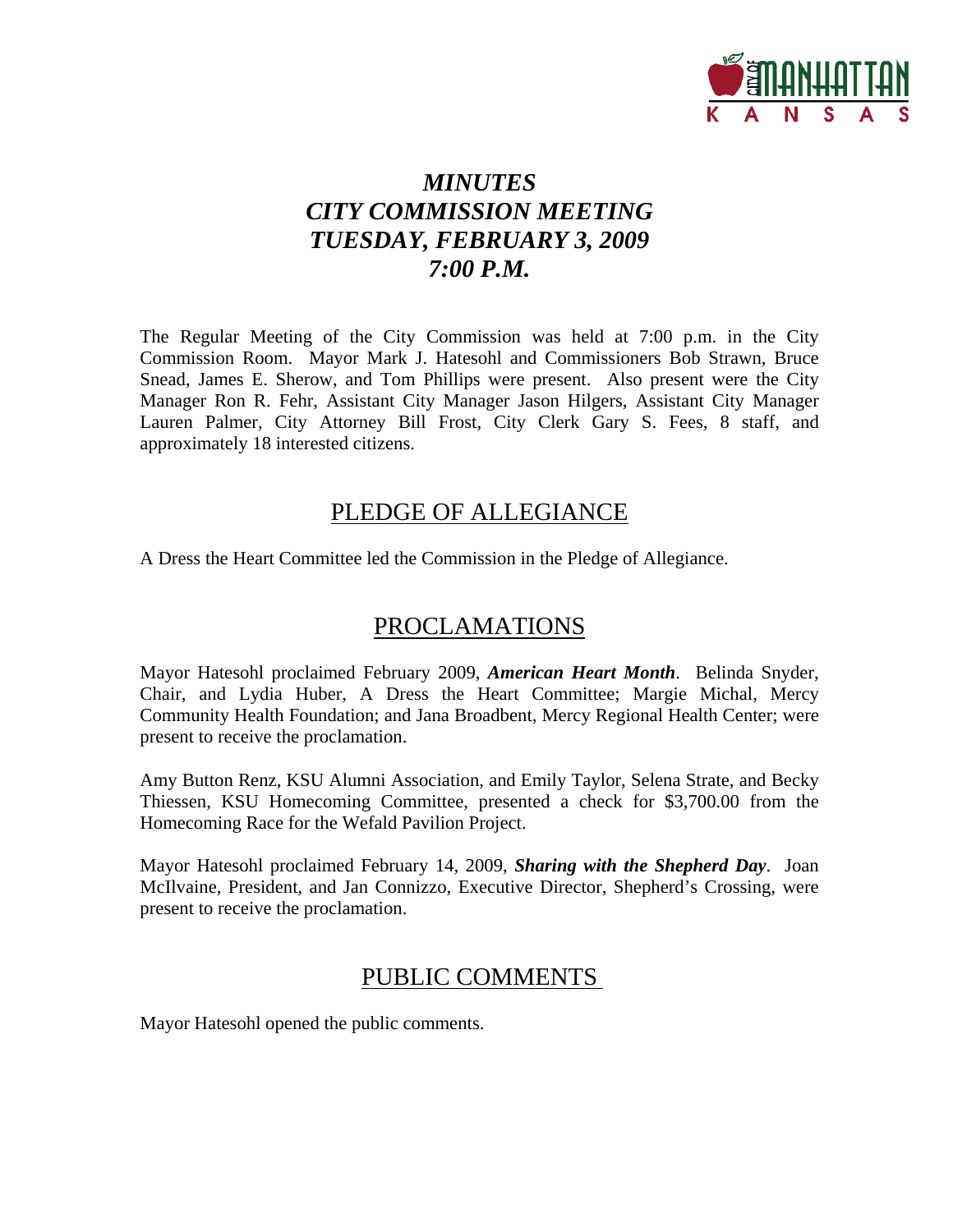# PUBLIC COMMENTS (*CONTINUED*)

Russ Weisbender, Overlay Properties, Inc. voiced concerns with up stream trash and siltation issues into the lakes in the Prairie Lakes subdivision. He stated that the City of Manhattan contributed to the investment in these lakes in the amount of \$650,000.00 and should want to protect its investment. He asked that the siltation caused in part at Blue Hills Shopping Center and Meadowlark Hills construction projects be addressed and asked the Commission to resolve this issue and give consideration to inserting chambered settling ponds along Butterfield Street.

Dee R. Ross, 2304 Brockman Street, stated that the City of Manhattan has bicycle issues and asked if the City has thought about registering, licensing, and carrying insurance for people that have bicycles. He then asked how much City taxes are derived from tobacco sales.

Bernie Hayen, Director of Finance, responded to questions regarding tobacco taxes.

Dee R. Ross, 2304 Brockman Street, stated that the City should not benefit from tobacco sales because of the socialistic fascist who passed the ordinance. He voiced his displeasure with a Commissioner and the socialistic fascist dictators who met in Topeka and have mapped out a plan for a statewide no smoking policy. He stated that it sickens him when we thank our veterans for their service but then take away their freedoms.

David McGillis, 203 Colgate Terrace, informed the Commission of a situation involving a car that was towed from a private lot in Manhattan. He proposed that the current ordinance be amended to include: 1) prohibitions against spotters; 2) payment from the towing company to the property owners/authorized representatives to be prohibited; 3) a cap of \$150.00 to be placed on towing and storage fees or other services required to remove a vehicle; 4) set a timeframe in which the vehicle can be recovered; and 5) area for storing the vehicle must be within City limits. He then responded to questions from the Commission and informed the Commission that the current towing charge is an exhorbant amount to pay and is an unfair practice.

Bill Frost, City Attorney, and Ron Fehr, City Manager, provided additional information on the item and informed the Commission that additional background material would be brought forward to the Commission.

Hearing no other comments, Mayor Hatesohl closed the public comments.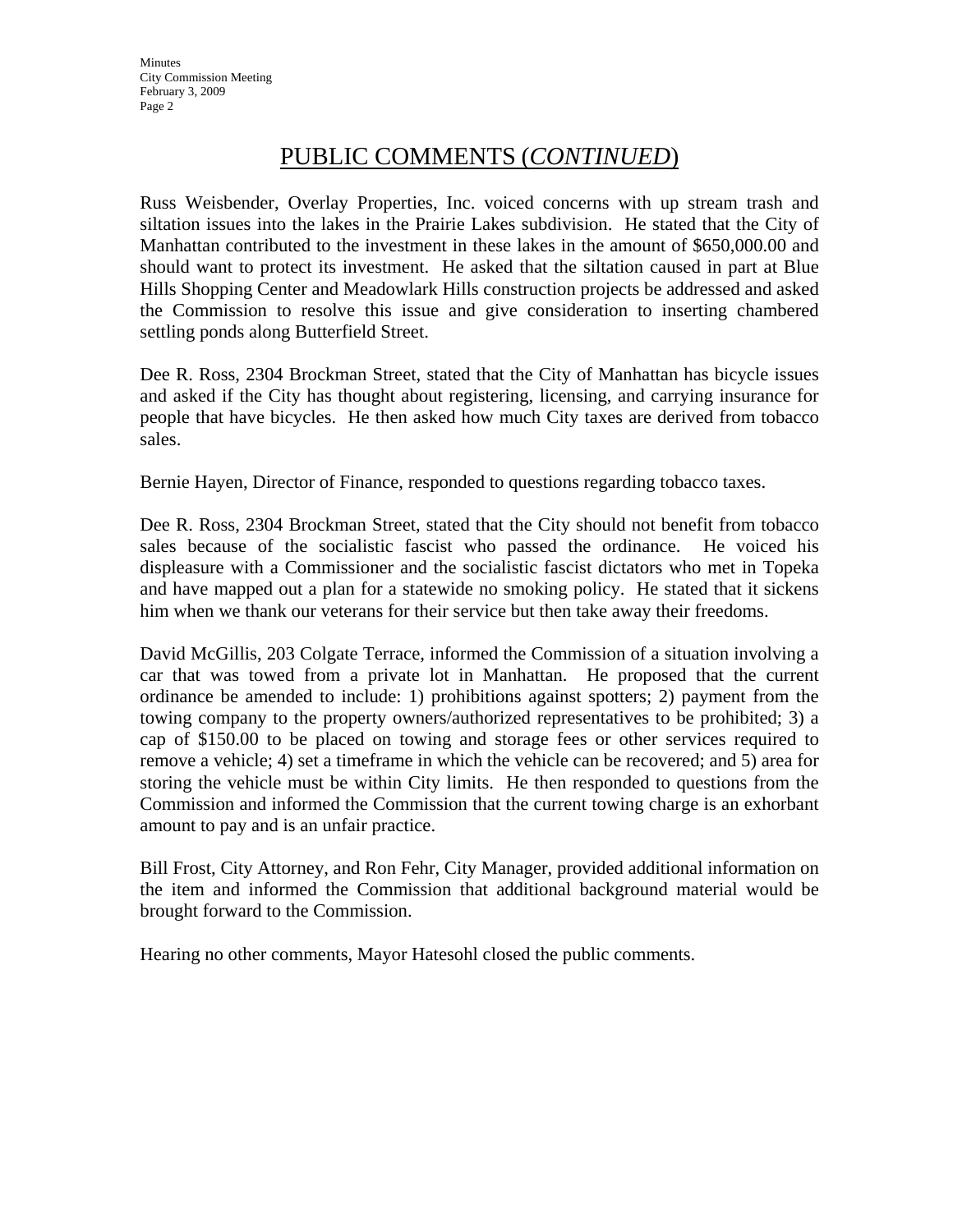**Minutes** City Commission Meeting February 3, 2009 Page 3

# COMMISSIONER COMMENTS

Commissioner Strawn responded to comments made earlier by Mr. Ross and stated that he was the Commissioner that went to Topeka, along with other members in the community, speaking on the subject of a proposed state-wide smoking legislation. He informed Mr. Ross that his comments regarding socialist fascist were inappropriate and asked that he be more respectful of the legislative process.

### CONSENT AGENDA

(\* denotes those items discussed)

### **MINUTES**

The Commission approved the minutes of the Regular City Commission Meeting held Tuesday, January 20, 2009.

#### **CLAIMS REGISTER NOs. 2600 and 2601**

The Commission approved Claims Register Nos. 2600 and 2601 authorizing and approving the payment of claims from January 14, 2009, to January 27, 2009, in the amounts of \$527,815.62 and \$2,172,051.08.

### **FINAL PLAT – TECUMSEH LOFTS**

The Commission accepted the easements and rights-of-way, as shown on the Final Plat of Tecumseh Lofts, a Residential Planned Unit Development, generally located at 2005 and 2011 Tecumseh Road, based on conformance with the Manhattan Urban Area Subdivision Regulations.

### **FINAL PLAT – COLLEGE VIEW ADDITION, UNIT TWO**

The Commission accepted the easements and rights-of-way, as shown on the Final Plat of College View Addition, Unit Two, generally located at 2012 College View Road, based on conformance with the Manhattan Urban Area Subdivision Regulations.

### **FINAL PLAT – CEDAR GLEN ADDITION, UNIT TWO**

The Commission accepted the easements and rights-of-way, as shown on the Final Plat of Cedar Glen Addition, Unit Two, generally located 1,800 feet north of the intersection of Kimball Avenue and Little Kitten Avenue, based on conformance with the Manhattan Urban Area Subdivision Regulations.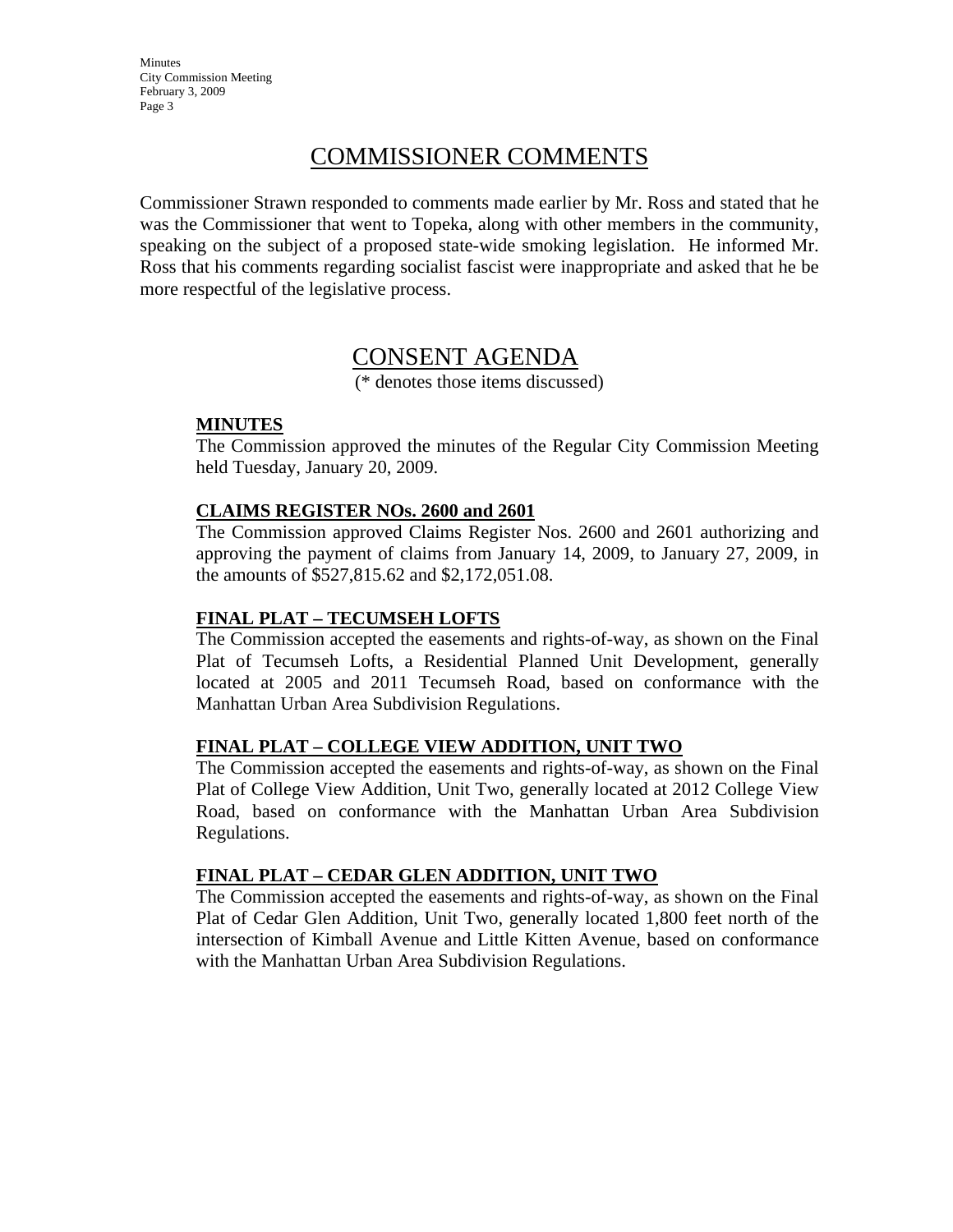## CONSENT AGENDA (*CONTINUED*)

#### **SET PUBLIC HEARING DATE – LEVY – SPECIAL ASSESSMENTS (GOB 2009A)**

The Commission set February 17, 2009, as the date to hold the public hearing levying special assessments against the benefiting properties in the following eleven (11) projects, which have been completed: *Cedar Glen Addition – Street (ST0618); Grand Mere Vanesta, Unit Two – Street and Storm Drainage (ST0629/SM0605); Hawthorne Woods Addition – Sanitary Sewer (SS0711), Street (ST0715), Water (WA0709) and Trail (SP0707); Scenic Meadows Addition, Unit Two, Phase I – Sanitary Sewer (SS0702), Sanitary Sewer – Lift Station (SS0703), Street (ST0701), and Water (WA0702), and 1600 Block Alley between Houston and Pierre Streets – Street (ST0801).* 

### **CHANGE ORDER NO. 1-FINAL – HAWTHORNE WOODS – STREET IMPROVEMENTS (ST0715)**

The Commission approved Change Order No. 1 – Final for Hawthorne Woods Street Improvements, resulting in a net increase of \$55,525.46 (+14.8%) to the contract with Larson Construction, of Manhattan, Kansas.

### **BOARD APPOINTMENTS**

The Commission approved appointments by Mayor Hatesohl to the Special Alcohol Funds Advisory Committee.

#### *Special Alcohol Funds Advisory Committee*

Appointment of Camelia Owens, 730 Allen Road #133, to fill an unexpired term of Tiffany Parker. Ms. Owens' term begins immediately, and will expire December 31, 2010.

Appointment of Larry Brockson, 2704 Candlewood Drive, to a three-year term. Mr. Brockson's term begins immediately, and will expire December 31, 2011.

Appointment of Julie Voelker, 727 Poyntz Avenue, to a three-year term. Ms. Voelker's term begins immediately, and will expire December 31, 2011.

Appointment of Penny Peirce, 1731 Humboldt Street, to a three-year term. Ms. Peirce's term begins immediately, and will expire December 31, 2011.

Commissioner Sherow moved to approve the consent agenda, as read. Commissioner Snead seconded the motion. On a roll call vote, motion carried 5-0.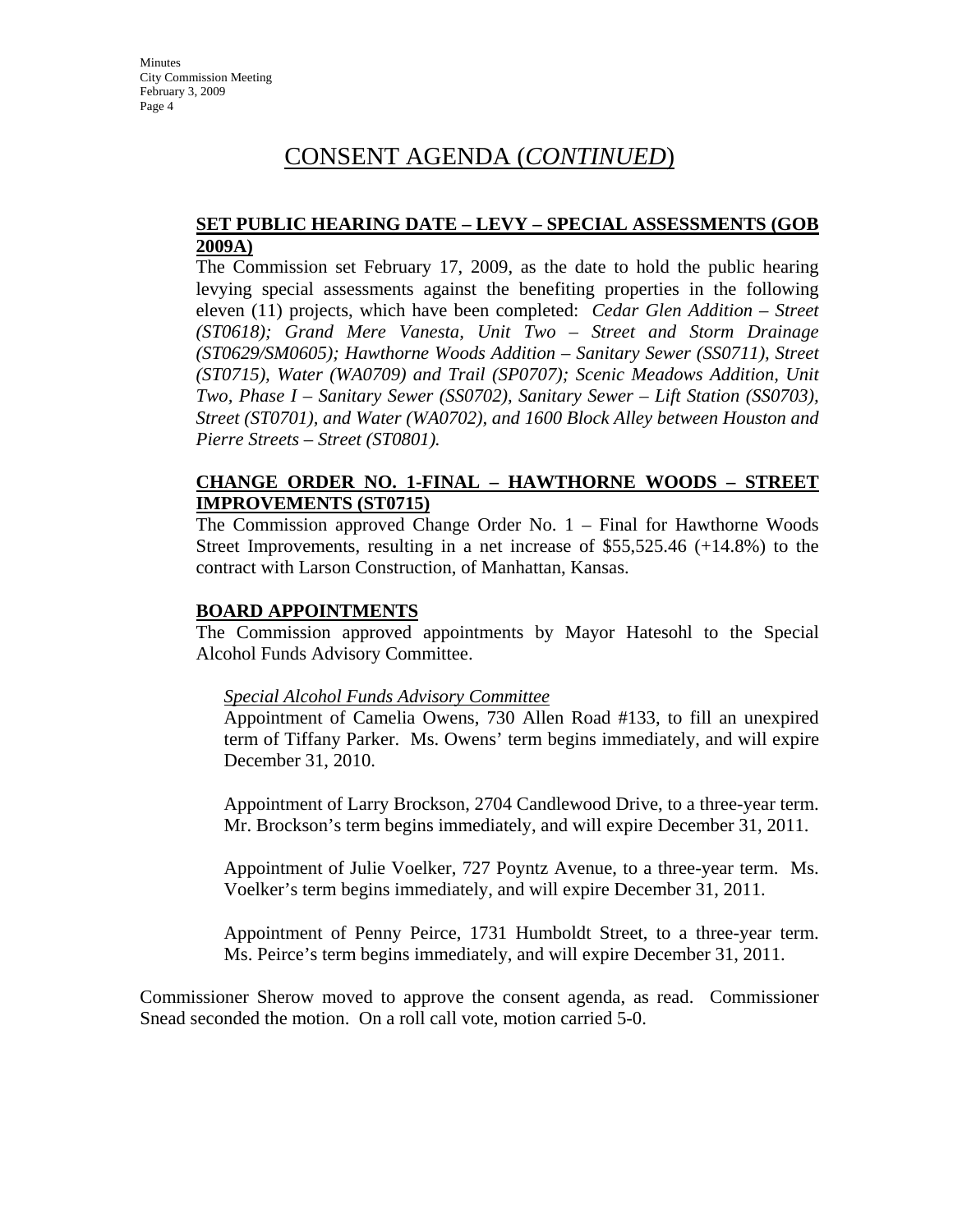**Minutes** City Commission Meeting February 3, 2009 Page 5

## GENERAL AGENDA

#### **AWARD CONTRACT - 2008-2012 CITY AUDIT**

Bernie Hayen, Director of Finance, presented the item and discussed the complexity associated with information in the Comprehensive Annual Financial Report (CAFR). He then responded to questions from the Commission regarding the performance of the current auditing firm, the summary of results from the scoring sheet, and considerations given for the City's auditing firm.

Libby Peterson, City Controller, provided additional information on the guidance received from the City's current auditing firm.

Ron Fehr, City Manager, responded to questions from the Commission regarding the professional recommendation made by City Staff.

Mike Rogers, Varney & Associates, informed the Commission that their firm is well qualified to do the job, that their firm is local and submitted a proposal for less money than the firm City Staff has recommended, and that their firm has a Certified Governmental Financial Manager.

Joe Knopp, 104 Oakwood Circle, asked the Commission to consider the critical factor of trust that the community seeks in moving forward with an auditing firm. He stated that Mr. Rogers is the kind of person we can trust and as the community moves to a higher level of standards and, it will be critical to have the trust and confidence in a local firm over the next five years.

After discussion, Commissioner Sherow moved to authorize the Mayor and City Clerk to execute a one-year audit contract with the firm of Varney's & Associates, of Manhattan, Kansas, and the extension of annual renewals to this contract for a four-year period of time. Commissioner Phillips seconded the motion.

Commissioner Sherow stated that Varney's has a Certified Governmental Financial Manager on staff and voiced support for a local business.

Commissioner Phillips stated that he looked at the auditing firm's expertise, experience, and price and, was confident that Varney & Associates can do the job and get the answer to whatever question comes along.

Commissioner Snead provided background information on the change of auditors and stated that he was comfortable with the local auditing firm and that City Staff and Varney & Associates can work together to produce a quality audit and Comprehensive Annual Financial Report.